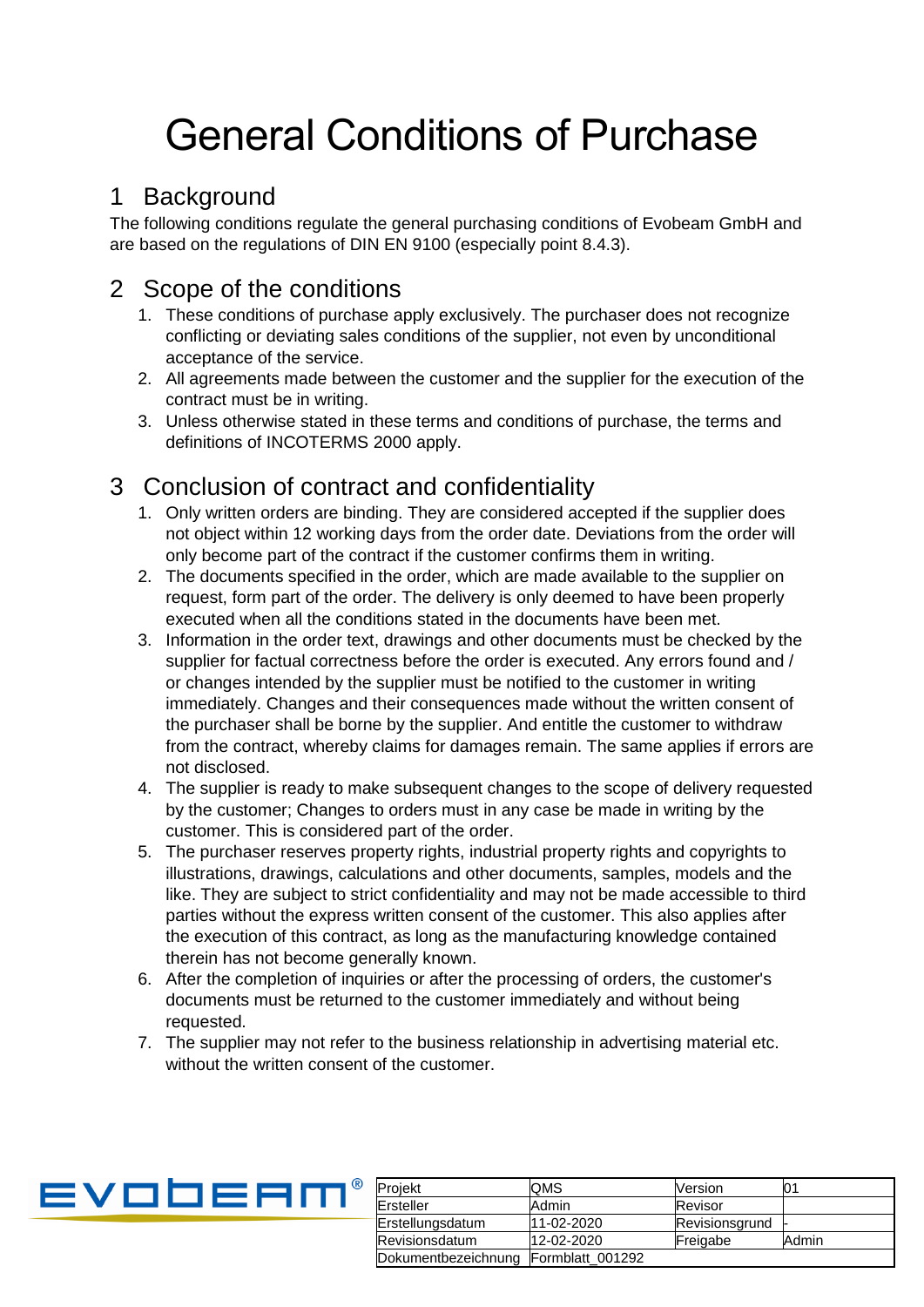## 4 Prices and terms of payment

- 1. The price shown in the order is binding.
- 2. Invoices are to be sent separately to the customer. Duplicates must be marked. The supplier is obliged to indicate the order number shown in our order on all invoices in accordance with the requirements there. Settlement must be made in the order of the order.
- 3. Unless otherwise agreed, payment shall be made net within 60 days after receipt of the invoice and receipt of the delivery item by the customer.

## 5 Delivery

- 1. The delivery time specified in the order is binding and is understood to be received by the customer. Delivery times start from the order date. Early deliveries and partial deliveries are only permitted after consultation with the customer.
- 2. The supplier is obliged to immediately notify the customer in writing if circumstances become apparent that indicate that the specified delivery time cannot be met.

# 6 Shipping, packaging, insurance

- 1. Insofar as the purchaser makes specifications, shipping takes place according to these.
- 2. The price includes free delivery including normal packaging.
- 3. The transport insurance for delivery is covered by the customer. The transfer of risk takes place when the goods are handed over to the customer at the place of performance. Commissions paid by the supplier will not be reimbursed. As an interdicting customer within the meaning of § 29.1.2 ADSp, the customer does not pay any fee for SLVS.
- 4. Unless provided on loan, the packaging must be calculated at the verifiable cost price and shown separately in the offer and invoice. At the request of the customer, the supplier must take back the packaging at his own expense.

## 7 Place of fulfillment and transfer of risk

- 1. The place of fulfillment for all contractual services is the registered seat of the customer, unless something else has been determined.
- 2. The risk passes to the purchaser when the delivery item is handed over.

## 8 Ownership protection

- 1. Documents made available to the supplier or made by him by order or approval remain or become the property of the customer.
- 2. Provisions must be kept separately by the supplier and identified as the property of the customer. This also applies to the delivery of material related to the order to the customer.
- 3. Goods produced on account of down payment are or become the property of the customer. If the supplier acquires ownership through combination or mixing (coownership), he assigns a co-ownership share corresponding to the value of the order or the material to the purchaser at the time the ownership arises. The transfer of ownership will be replaced by the free storage of these items by the supplier. The customer is entitled to convince himself of the proper storage and labeling of the goods at any time.



| Projekt                              | OMS        | Version        | 01    |
|--------------------------------------|------------|----------------|-------|
| Ersteller                            | Admin      | Revisor        |       |
| Erstellungsdatum                     | 11-02-2020 | Revisionsgrund |       |
| Revisionsdatum                       | 12-02-2020 | Freigabe       | Admin |
| Dokumentbezeichnung Formblatt 001292 |            |                |       |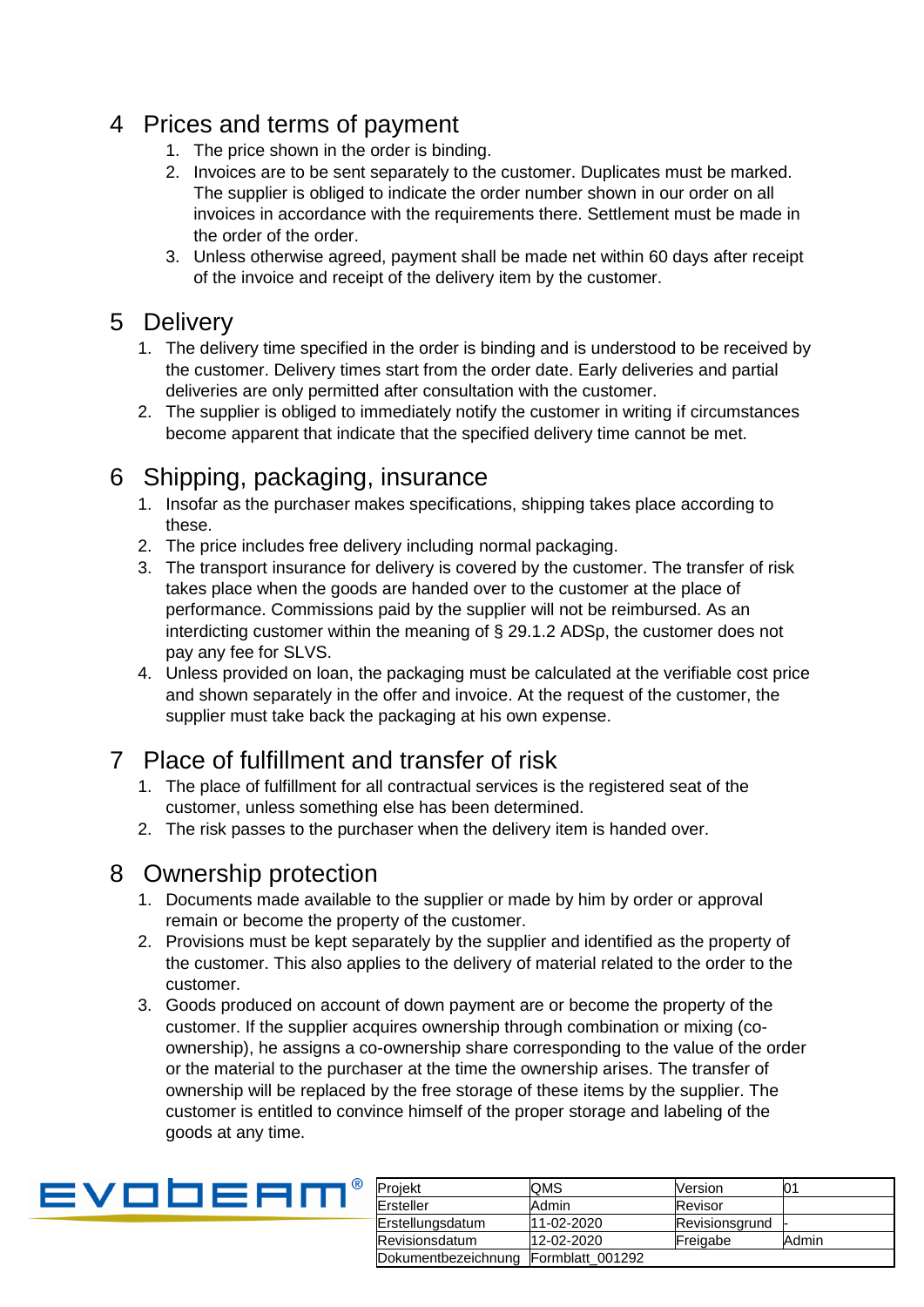4. Tools, devices and models that are manufactured for contractual purposes and are charged separately by the supplier are the property of the customer. They are to be identified by the supplier as the property of the customer, to be kept in a safe place, to be protected against damage of any kind and to be used only for the customer's purposes. Natural signs of wear must be notified to the customer in writing in good time. Upon request, the supplier is obliged to surrender the goods in proper condition.

## 9 Physical and law defects

- 1. The acceptance of goods is subject to reservation. Complaints can be made within 4 weeks of receipt of the goods. If the customer sends the goods on or forwards them and notifies the supplier of this in good time, the inspection and complaint period will be extended accordingly.
- 2. The warranty period is 24 months and begins with the delivery of the item to the customer or with delivery to the customer. The limitation period expires at the latest 36 months after delivery of the item to the customer. The period of the limitation period is inhibited by the written notification of defects until the defect is remedied by the supplier.
- 3. If the goods have a material defect at the time of the transfer of risk, the customer can request supplementary performance or a reduction. At the customer's option, the supplementary performance will be rectified or the replacement delivered. The supplier bears the resulting costs.
- 4. In urgent cases or if the supplier is in default, the customer is entitled to remedy the defects at the supplier's expense by third parties or as part of the self-execution.
- 5. If the supplier has made an unsuccessful attempt at subsequent performance, has refused to provide subsequent performance without authorization or has allowed a reasonable grace period to expire, the customer can remedy the defect himself and demand reimbursement of the necessary expenses. The statutory right of withdrawal and the right to compensation are reserved. The recourse claims expire two years after delivery of the item. The limitation period begins at the earliest 2 months after the time at which the customer has fulfilled the claims of his customer. The suspension of expiry ends at the latest 5 years after the point in time at which the contractor delivered the item to the customer.
- 6. The limitation period of the customer's warranty claims begins with the delivery of the item by the customer to his customer, but no later than one year after delivery of the item to the customer.
- 7. If defective parts are replaced or repaired, the warranty period is extended by the duration of the downtime and begins again for the repaired or replacement parts. Parts to be replaced remain available to the purchaser until they are replaced free of defects and only become the property of the supplier after the defect has been remedied.

## 10 Patent violations

- 1. The supplier guarantees that his delivery and its foreseeable utilization by the customer will not violate any patents or other property rights of third parties.
- 2. If the purchaser is used by a third party because of such a violation of property rights, the supplier releases the purchaser from these claims and reimburses the purchaser for all damage resulting from the use.
- 3. The above provisions do not apply insofar as the supplier has manufactured the delivered goods according to documents, samples, models or similar specifications

| EVODEAM® |  |  |  |
|----------|--|--|--|
|          |  |  |  |

| Projekt                              | QMS        | Version        | 01    |
|--------------------------------------|------------|----------------|-------|
| Ersteller                            | Admin      | Revisor        |       |
| Erstellungsdatum                     | 11-02-2020 | Revisionsgrund |       |
| Revisionsdatum                       | 12-02-2020 | Freigabe       | Admin |
| Dokumentbezeichnung Formblatt 001292 |            |                |       |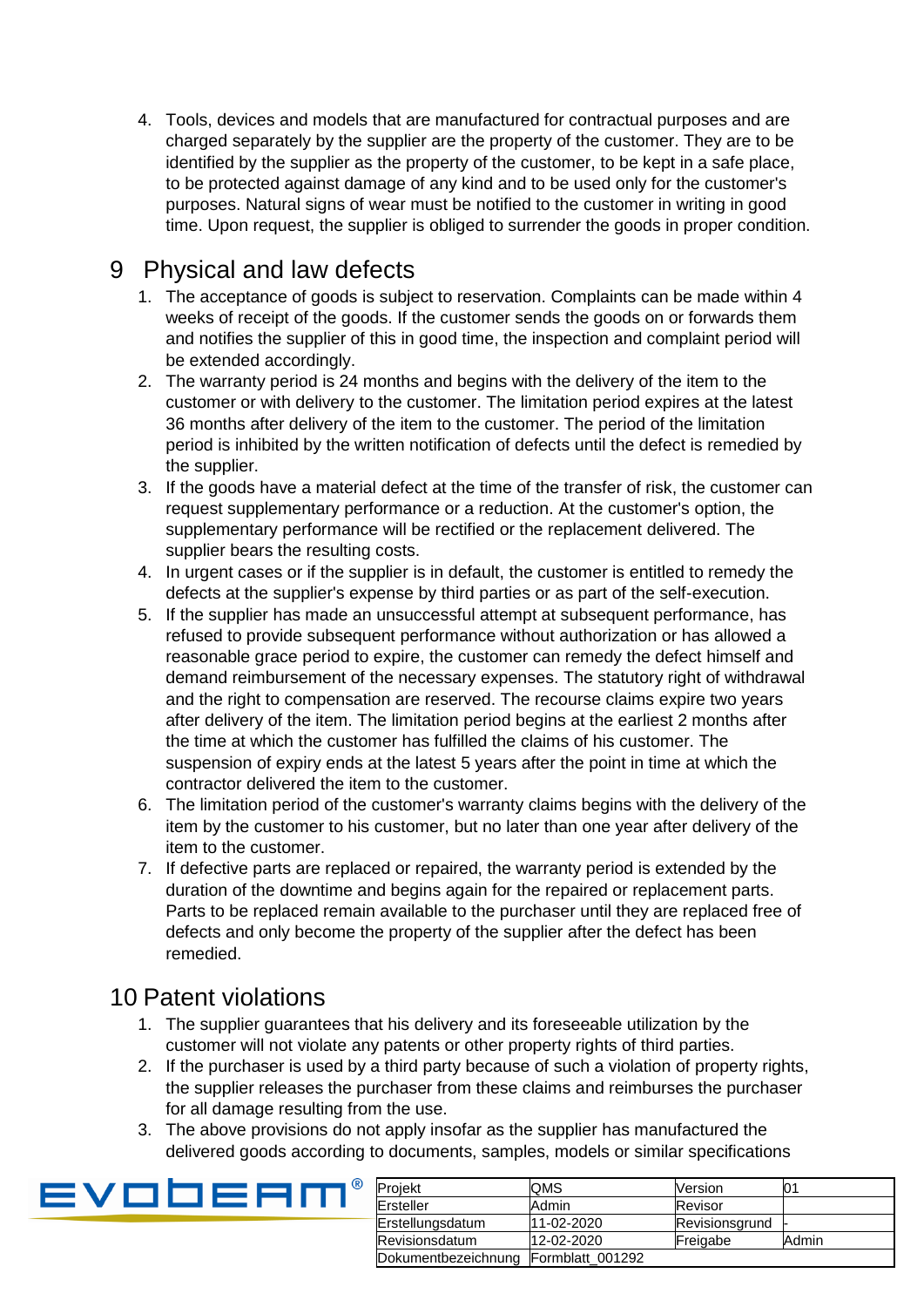provided by the customer and does not know and need to know that this will infringe property rights.

## 11 General liability

- 1. If recall measures are required due to product damage, the supplier is also obliged to reimburse the necessary expenses.
- 2. Other claims remain unaffected. The supplier must take out product liability insurance with a reasonable sum insured.

#### 12 Accident prevention

- 1. The supplier is responsible for compliance with the laws on technical work equipment, the applicable accident prevention and safety regulations and the generally recognized safety and occupational medicine rules.
- 2. If there is reason to believe that a delivery or service does not meet the applicable safety requirements or that the delivery or service also poses a significant risk when used as intended, the customer can request individual proof of compliance with the device protection regulations. If the supplier is unable to provide this evidence after setting a reasonable deadline, the customer is entitled to withdraw from the contract and to assert the resulting claims for damages.

# 13 Prohibition of assignment

The assignment of claims by the supplier from this contract to third parties requires the prior written consent of the customer.

## 14 Quality management system

The need for a quality management system is not a blanket requirement, but is specified separately if necessary.

# 15 Third party suppliers

If contractually defined, third party suppliers must be used according to the specifications of the customer. Deviations must be approved in advance by the customer.

## 16 Counterfeit parts

The supplier must ensure that no counterfeit parts (in accordance with DIN EN 9100) are put into circulation or are contained in the products to be delivered.

*Note:*

#### *Definition: counterfeit parts in accordance with DIN EN 9100*

*"An unauthorized copy, imitation, substitute, or modified part (e.g., material, part, component), which is knowingly misrepresented as a specified genuine part of an original or authorized manufacturer. (Examples of a counterfeit part can include, but are not limited to, the false identification of marking or labelling, grade, serial number, date code, documentation, or performance characteristics.)"*



| Projekt                              | <b>QMS</b> | Version        | 01    |
|--------------------------------------|------------|----------------|-------|
| Ersteller                            | Admin      | Revisor        |       |
| Erstellungsdatum                     | 11-02-2020 | Revisionsgrund |       |
| Revisionsdatum                       | 12-02-2020 | Freigabe       | Admin |
| Dokumentbezeichnung Formblatt 001292 |            |                |       |